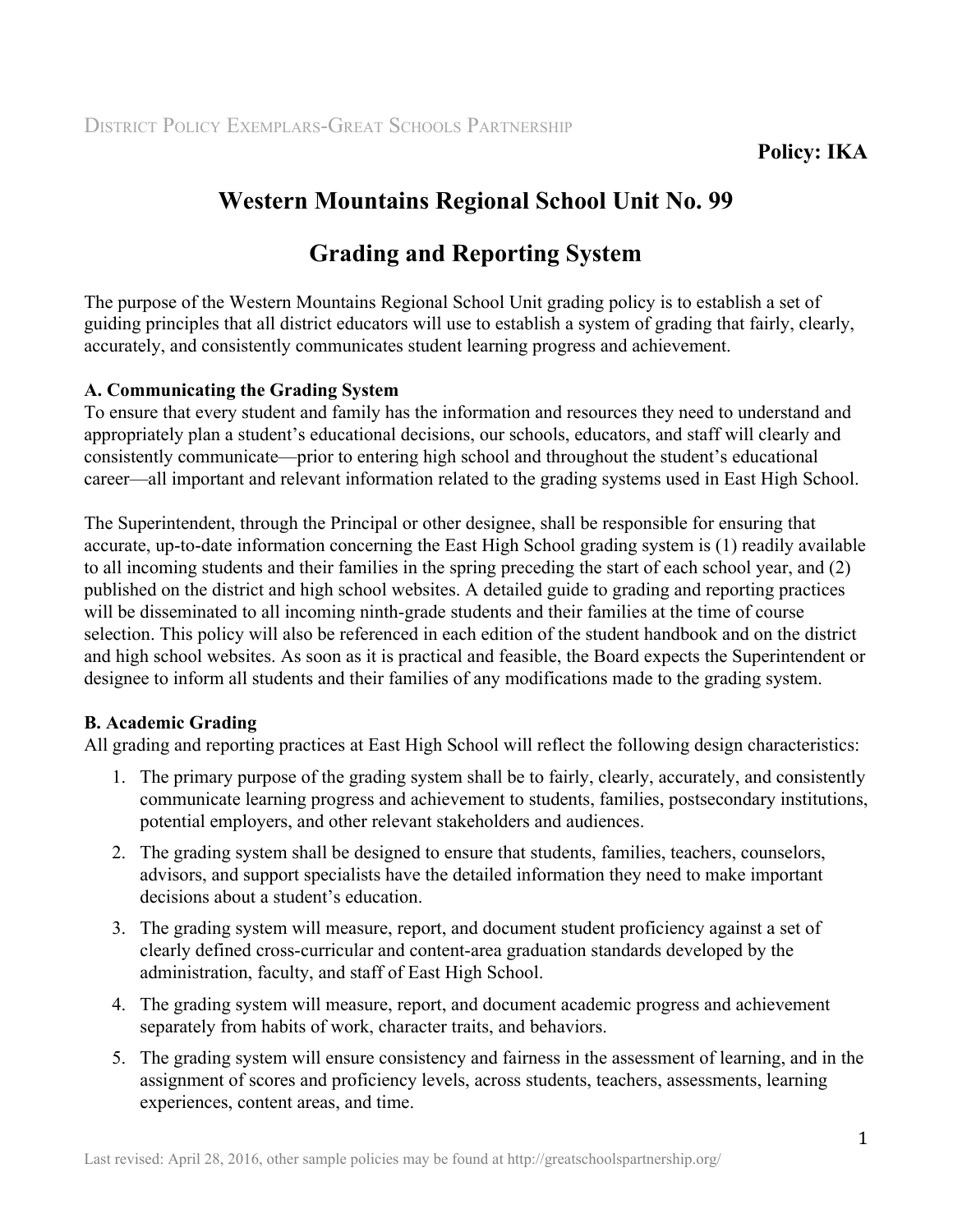6. The grading system shall not be used as a form of punishment.

## **C. Habits of Work Grading**

All grading and reporting practices for habits of work, character traits, and behaviors at East High School will reflect the following design characteristics:

- 1. The East High School administration, faculty, and staff will develop and apply a common set of Habits of Work standards, and related scoring criteria, that teachers will use to grade students on work habits, character traits, and/or behaviors.
- 2. The Habits of Work grading system will measure, report, and document habits of work, character traits, and behaviors separately from academic progress and achievement. A student achieving a high level of academic proficiency may demonstrate a low level on Habits of Work proficiency, and vice versa.
- 3. Habits of Work will be monitored over the duration of a learning experience and scores, as measured and determined using common assessment methods and scoring criteria, will be reported for each student at the end of a term or grading period.
- 4. The Habits of Work grading system will ensure consistency and fairness in the assessment of work habits, and in the assignment of scores and proficiency levels, across students, teachers, assessments, course, learning experiences, content areas, and time.
- 5. Habits of Work grades shall be communicated using the same performance levels used for academic reporting.
- 6. Habits of Work grades shall not be used as a form of punishment.

## **D. Grading Assessments**

East High School will employ a consistent system of grading that reports student learning progress and achievement across two aligned categories on a 4-point scale that aligns Proficiency Levels with Proficiency Descriptions.

Using rubrics and scoring guides, individual assessments will be scored in accordance with the following Proficiency Levels and Proficiency Descriptions:

| 4.0              | <b>Exceeds Proficiency</b>   |
|------------------|------------------------------|
| 3.5              | Proficient                   |
| 3.0              | Proficient                   |
| $\overline{2.5}$ | Partially Proficient         |
| 2.0              | Partially Proficient         |
| 1.0              | <b>Insufficient Evidence</b> |

## **E. Grading Courses and Learning Experiences**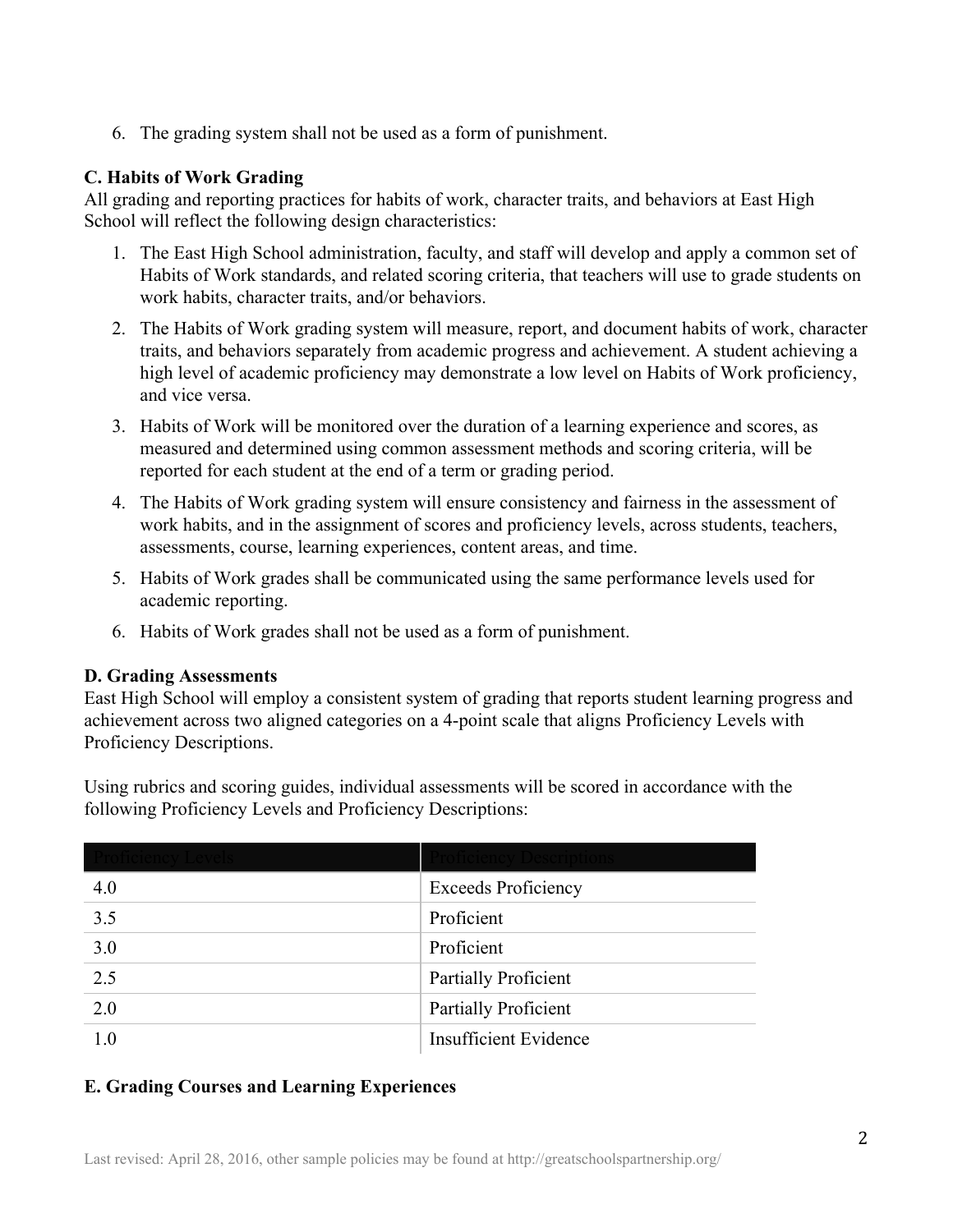Aggregate proficiency scores on graduation standards shall be derived through a common and consistently applied process that is collaboratively developed by the administration, faculty, and staff at the school and approved by the Principal.

Aggregate Proficiency Levels and Proficiency Descriptions for (1) academic courses and other learning experiences defined in the district's Multiple Learning Pathways policy and (2) student achievement of each graduation standard shall be rounded to a single decimal point and reported in accordance with the following categories:

| $3.6 - 4.0$ | <b>Exceeds Proficiency</b>  |
|-------------|-----------------------------|
| $3.0 - 3.5$ | Proficient                  |
| $2.0 - 2.9$ | <b>Partially Proficient</b> |
| $1.0 - 1.9$ | Insufficient Evidence       |

## **F. Changes to the Grading System**

The school administration, faculty, and staff, under the leadership of the Principal, may modify the reporting system based on the evolving needs of students, teachers, families, and other stakeholders, but the Proficiency Levels shall remain fixed, and will continue to measure, report, and document student proficiency against a set of clearly defined and consistently applied cross-curricular and content-area standards.

## **G. Grade Point Average**

East High School will employ a consistent system of grading, scoring, and aggregating proficiency that will produce a rolling and cumulative Grade Point Average for each student. The Grade Point Average will be reported on the official East High School transcript and will be used to determine Latin honors in accordance with the following categories of academic distinction described in the district Academic Recognition policy:

*Summa Cum Laude* (with highest honors): a minimum GPA of 3.9

*Magna Cum Laude* (with great honors): a minimum GPA of 3.7

*Cum Laude* (with honors): a minimum GPA of 3.5

**Legal Reference:** None **Cross References** IK: Assessment of Student Learning; IKC: Transcripts; IKD: Academic Recognition; IKFF: Multiple Pathways

**Approved:** 00/00/0000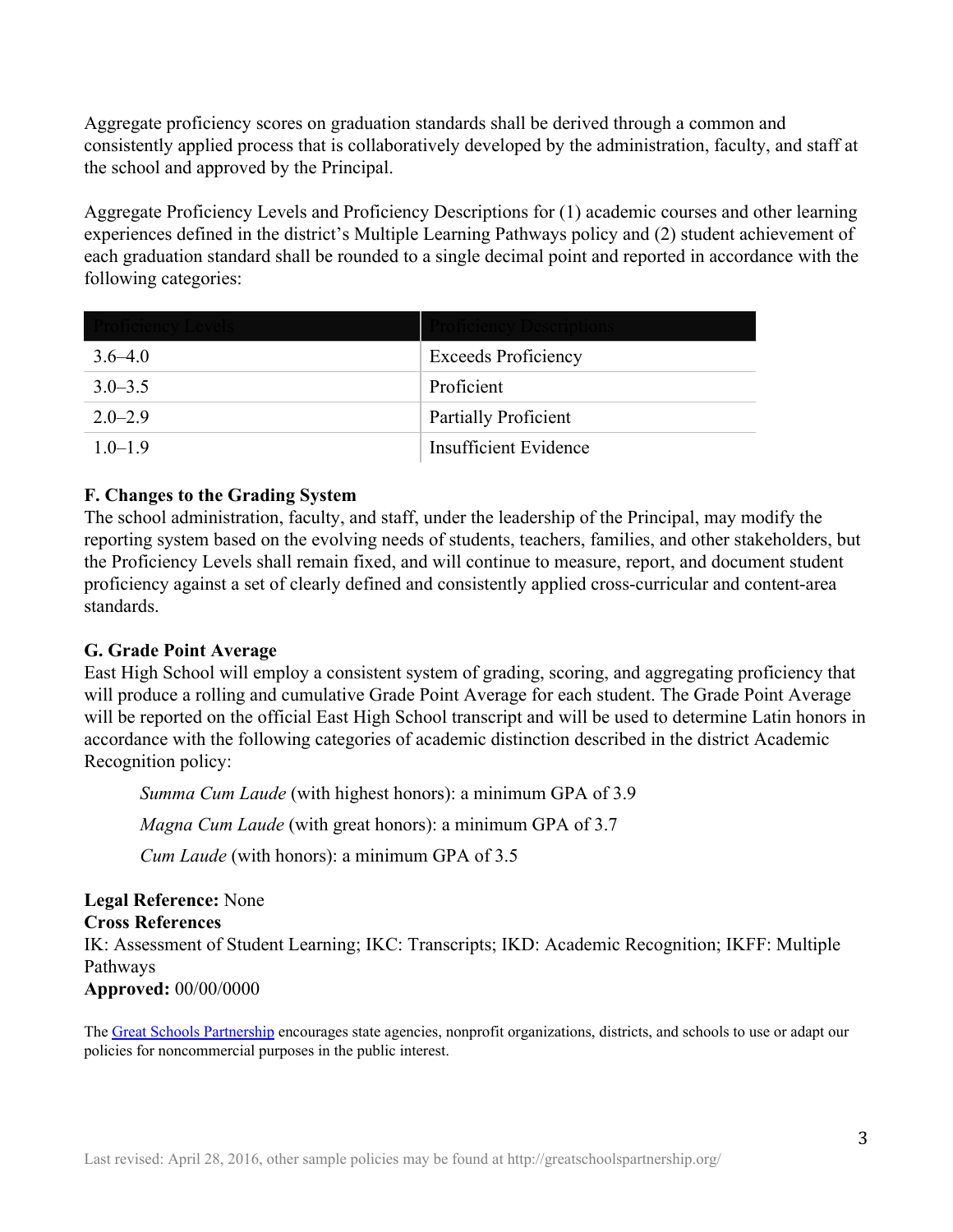## **Policy: IKD**

# **Western Mountains Regional School Unit No. 99**

## **Academic Recognition: Latin Honors and Grade Point Averages**

To recognize high academic achievement as determined by students demonstrating proficiency in the school's cross-curricular and content-area graduation standards, East High School uses a system of Latin honors and proficiency-based Grade Point Averages to award academic recognition and distinction. Using a system familiar to prospective colleges and universities, East High School does not rank order students based on relative performance, but awards Latin honors based on individual achievement as measured against consistently applied learning standards.

#### **A. Latin Honors**

The categories of academic distinction are as follows:

*Summa Cum Laude* (with highest honors) *Magna Cum Laude* (with great honors) *Cum Laude* (with honors)

#### **B. Grade Point Averages**

East High School will employ a consistent system of grading, scoring, and aggregating proficiency that will produce a rolling and cumulative Grade Point Average for each student. The Grade Point Average will be reported on the official East High School transcript and will be used to determine Latin honors in accordance with the following categories:

*Summa Cum Laude*: a minimum GPA of 3.9 *Magna Cum Laude*: a minimum GPA of 3.7 *Cum Laude*: a minimum GPA of 3.5

**Legal Reference** None

**Cross References** IKA: Grading and Reporting System IKC: Transcripts

#### **Approved:** 00/00/0000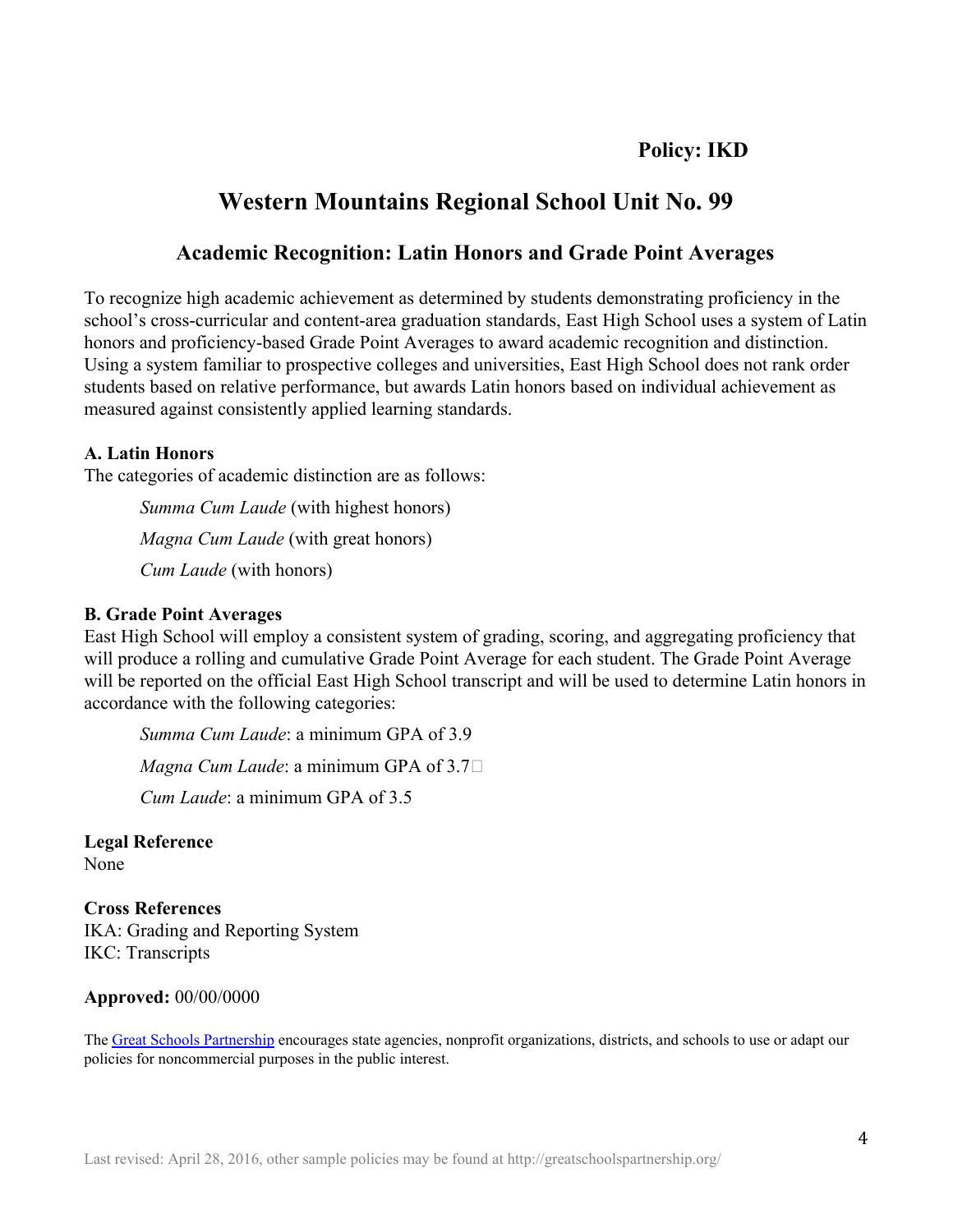## **Version A (Standards-Based GPA)**

**NOTE:** There are two versions of the eligibility policy for districts to consider. Version A includes a standards-based GPA requirement, while Version B relies on course completion and demonstrated proficiency without the use of a GPA. Districts will need to determine which version is best suited to their policy goals and academic programs.

# **Western Mountains Regional School District**

## **Academic Eligibility: Athletic and Co-Curricular Participation**

The Western Mountains Regional School District recognizes the vital contributions that athletics and co-curricular activities make to the academic, social, emotional, and personal development of our students, and the district strongly encourages all students to participate in the diverse athletic and co-curricular programs offered by East High School. Through their involvement in teams, clubs, and peer groups, students learn essential life skills, assume personal responsibility, strengthen character traits, acquire leadership abilities, and build lifelong relationships. Students who elect to play sports, participate in student governance, or join a school group, club, or team make a voluntary commitment to these pursuits and earn the privilege of representing their school and community.

Student participation in athletics and co-curricular activities is viewed as an integral component of the learning process, and for this reason our eligibility policy is intended to be motivational in design rather than disciplinary. Yet while interscholastic athletics and co-curricular activities complement and enhance the academic program, school attendance must remain focused, first and foremost, on learning the knowledge, skills, and habits of work that every graduate needs to succeed in adult life. The district's eligibility policy for interscholastic athletics and co-curricular programs is designed to ensure that academic learning and achievement remain the top priority for every student.

**NOTE:** The breadth of school-sponsored activities covered by an academic eligibility policy varies from district to district. For this reason, districts may want to specify which specific activities the policy will be applied to—e.g., interscholastic participation and competitions as opposed to school-based clubs and activities.

## **A. Communicating Eligibility Guidelines and Requirements**

The athletic administrator, under the direction of the principal, shall be responsible for ensuring that accurate, up-to-date information concerning the academic eligibility policy is communicated to coaches, activity advisors, teachers, students, parents, and the public. This information may be shared through the following: (1) published annually in the student and family handbook, (2) posted on the district and high school websites, (3) explained in the athletic code of conduct, and (4) discussed in relevant student and parent meetings offered throughout the school year.

As soon as it is practical and feasible, the Board expects the principal and athletic administrator to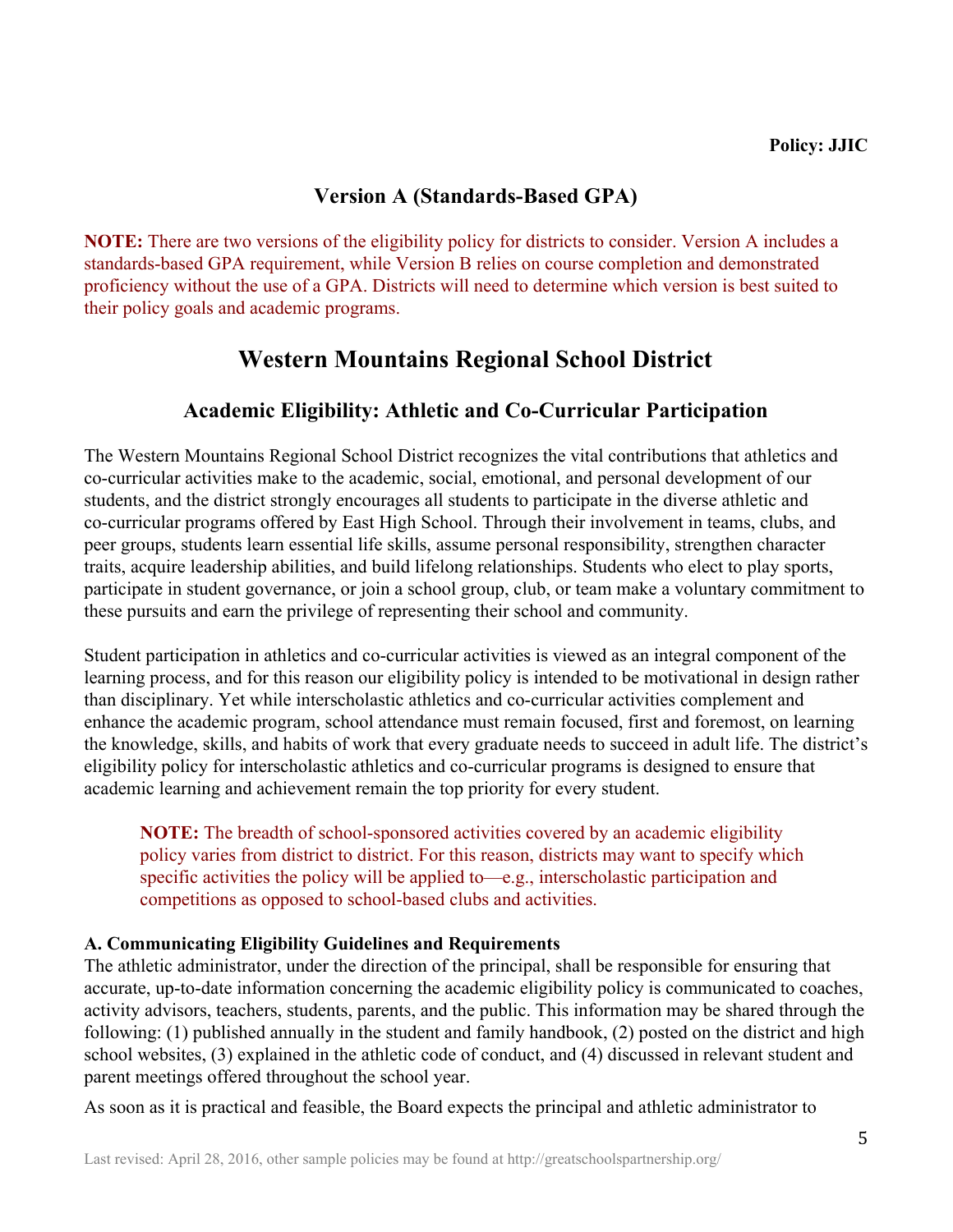inform all students and their families of any modifications made to the district's academic eligibility policy, which extends to all applicable changes in relevant state statutes, rules, or regulations.

## **B. Eligibility Guidelines**

The following policy applies to all interscholastic athletics and co-curricular activities offered, organized, or sanctioned by the district, including:

- 1. Games, competitions, tournaments, scrimmages, performances, debates, and exhibitions;
- 2. Practice sessions, rehearsals, training opportunities, team meetings, club gatherings, or other planning and preparatory activities;
- 3. Tryouts, auditions, interviews, and other selective activities, such as campaigns and elections for student governance; and
- 4. Elected or appointed leadership roles, including team captaincies, student councils, student governance, or other student offices, such as participation on a school board or leadership committee.

By design, this policy complies with the eligibility policies and requirements for interscholastic athletics maintained by the Maine Principals' Association and all applicable state statutes, rules, and regulations.

To be eligible for participation in interscholastic athletics and co-curricular activities, the student, during the preceding grading period, must have (a) been fully enrolled and is currently enrolled as a full-time student; (b) completed a minimum of five (5) courses and/or school-approved learning experiences—or an equivalent set of courses and learning experiences—leading to graduation; and (c) demonstrated proficiency on the school's academic and habits-of-work standards. Proficiency toward graduation, as defined by state statute, must be demonstrated in the eight content areas and the Guiding Principles of the Maine Learning Results.

**NOTE:** Some district policies require students to complete a lower or higher number of courses or learning experiences than the minimum of five specified above. While a minimum of four courses or learning experiences is recommended in many policies, district leaders should determine minimum course-completion requirements based on the design and instructional goals of the academic program.

Eligibility for fall athletics and co-curricular activities will be based on demonstrated academic performance during the fourth quarter of the preceding academic year. In accordance with the Maine Principals' Association policy, incoming ninth-grade students are exempt from fourth-quarter eligibility requirements.

All students who have earned a standards-based grade-point average (GPA) of 2.5 or higher on both academic and habits-of-work standards during the preceding grading period will be considered eligible to participate in the interscholastic athletics and co-curricular activities offered by East High School.

**NOTE:** Districts may consider increasing the minimum GPA to 3.0 (proficient) for eligibility in fall athletics and co-curricular activities, given that students are expected to have demonstrated academic proficiency by the end of a given school year.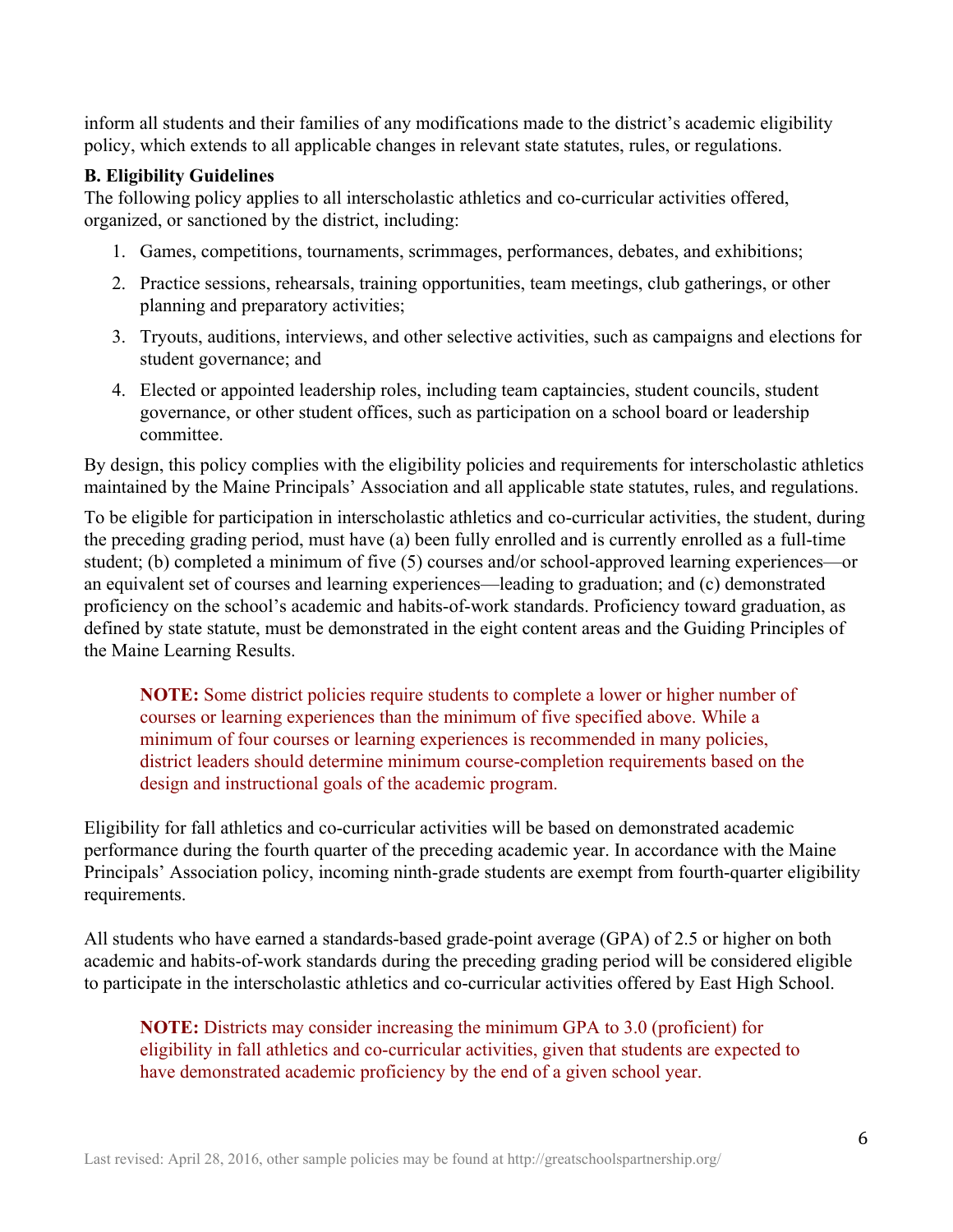For those students who did not achieve a GPA of 2.5 or higher during the preceding grading period, the student must meet <u>at least two</u> (2) of the following criteria in all current courses or learning experiences to be considered academically eligible:

- 1. The student is demonstrating proficiency on a majority of the academic standards.
- 2. The student is demonstrating proficiency on a majority of the habits-of-work standards.

**NOTE:** Some districts prefer to base eligibility strictly on academic measures of performance, while others choose to integrate habits-of-work standards into eligibility considerations. Based on local needs, preferences, or instructional goals, districts can modify policies to either integrate or exclude non-academic considerations.

3. The student is participating in an intervention program—which includes all applicable in-school, out-of-school, and vacation intervention programs, including summer school—designed to get the student on track to demonstrating proficiency on all expected standards by the end of a course, learning experience, or grade level.

**NOTE:** Research indicates that participation in athletics and co-curricular activities not only increases student engagement in school, but also increases the chances that a student will persist and earn a diploma. For this reason, the Great Schools Partnership encourages districts to create policies that use academic eligibility as a motivational incentive rather than a punishment. District leaders will need to determine how strict their eligibility policies will be, and to what degree the policies will either promote or decrease athletic and co-curricular participation.

#### **C. Academic Probation and Intervention Process**

Students who are determined to be ineligible shall be placed on academic probation and offered intervention assistance. The district believes that students on academic probation should be given (1) multiple opportunities to meet academic eligibility requirements in ways that address the student's distinct learning needs and (2) multiple intervention options that allow for an accelerated reinstatement of eligibility if the student is able to demonstrate significant and measurable progress toward proficiency.

All students placed on academic probation will be required to develop—in collaboration with appropriate teachers, advisors, counselors, coaches, and/or parents or guardians—a personalized intervention plan. The intervention plan will be submitted to the athletic administrator and a designated school administrator or intervention coordinator for review and approval when the student is placed on probation.

The ineligible student will be given three weeks to demonstrate progress and satisfy the eligibility criteria described above. During this period, the student will be allowed to participate in practice sessions, team meetings, club gatherings, rehearsals, tryouts, auditions, and other similar activities, but the student will not be allowed to participate in games, competitions, tournaments, scrimmages, performances, debates, and exhibitions during which the student would be officially representing the school. During the initial three-week probationary period, students may attend games or performances, but they are not allowed to dress in official school uniforms (with the exception of any safety equipment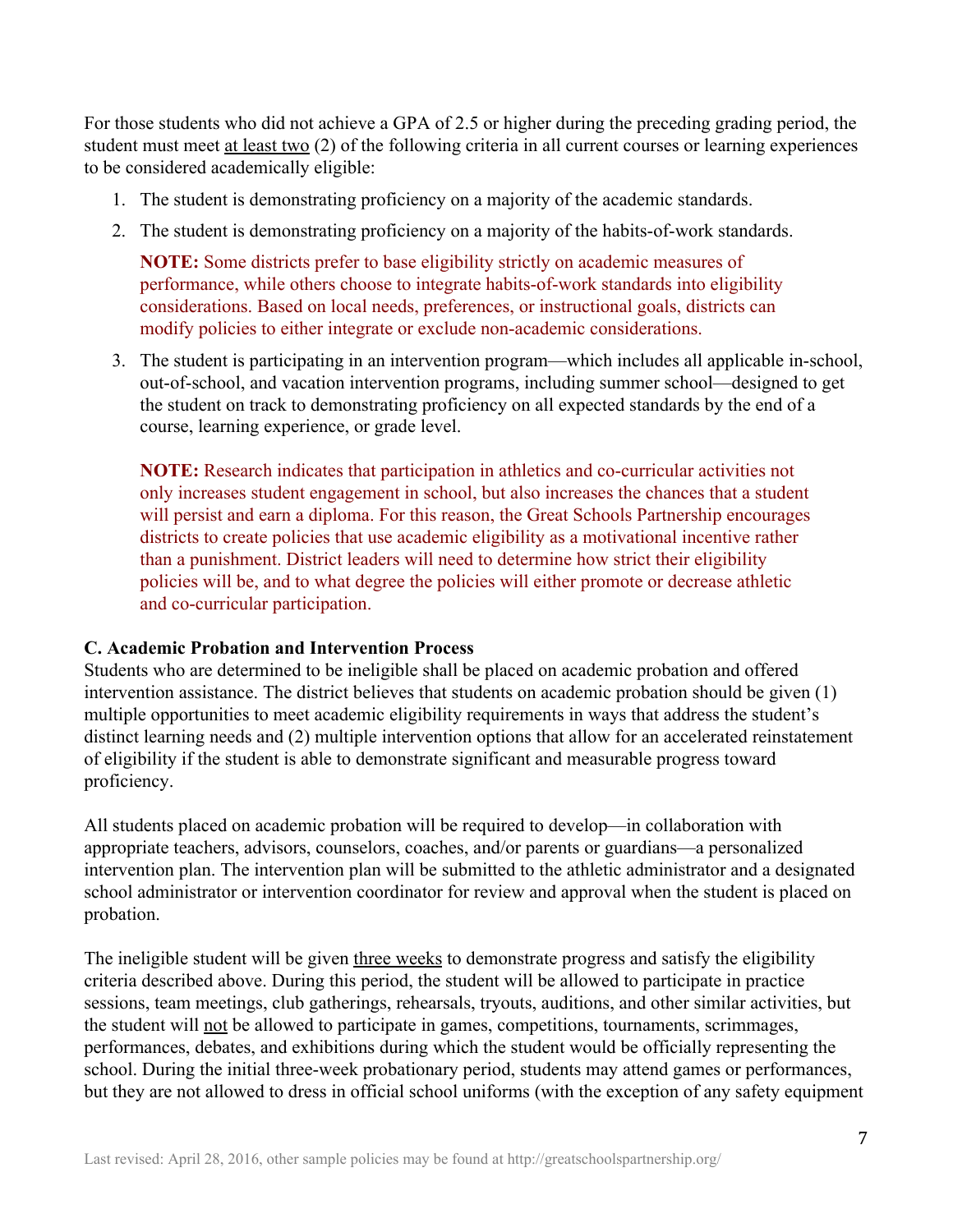that may be required).

If the student satisfies the eligibility criteria during the probationary period, the student will be reinstated for full participation in athletics and co-curricular activities at the end of the three-week period.

If a student continues to be ineligible at the end of the probationary period, the student will continue to follow the designated intervention program. During this extended probationary period, the student will not be allowed to participate in any athletic or co-curricular activities, including any scheduled trips with a school team, club, or group. Academic eligibility status will be evaluated every two weeks by a district or school staff member designated in the intervention plan, who will evaluate academic progress and determine whether eligibility status should be reinstated.

#### **D. Students Requiring Special Services**

For students identified for special services, the student's individualized education program (IEP) will be used to determine academic eligibility. Guidelines for determining eligibility will be implemented by school administrators and subject to review by the superintendent.

#### **E. Transfer Students**

For students who transfer into the district, academic eligibility will be determined by the principal and athletic administrator and will be based on the last reported grades earned during the previous grading period at the student's sending school.

**Legal Reference** None

## **Cross References** IKF: Graduation Requirements IKA: Grading and Reporting System

**Approved:** 00/00/0000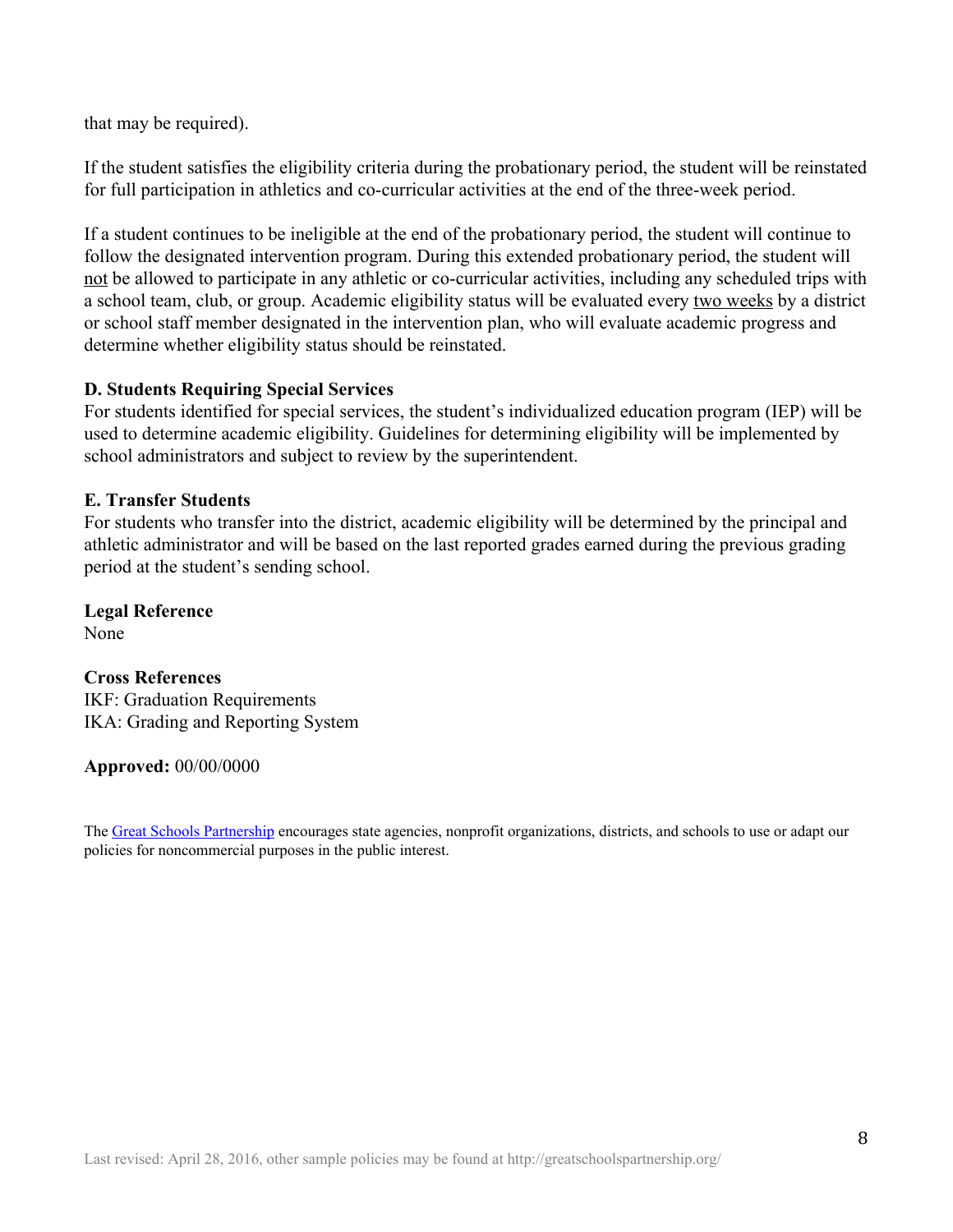## **Version B (Course Completion – No GPA)**

**NOTE:** There are two versions of the eligibility policy for districts to consider. Version A includes a standards-based GPA requirement, while Version B relies on course completion and demonstrated proficiency without the use of a GPA. Districts will need to determine which version is best suited to their policy goals and academic programs.

# **Western Mountains Regional School Unit No. 99**

## **Academic Eligibility: Athletic and Co-Curricular Participation**

The Western Mountains Regional School District recognizes the vital contributions that athletics and co-curricular activities make to the academic, social, emotional, and personal development of our students, and the district strongly encourages all students to participate in the diverse athletic and co-curricular programs offered by East High School. Through their involvement in teams, clubs, and peer groups, students learn essential life skills, assume personal responsibility, strengthen character traits, acquire leadership abilities, and build lifelong relationships. Students who elect to play sports, participate in student governance, or join a school group, club, or team make a voluntary commitment to these pursuits and earn the privilege of representing their school and community.

Student participation in athletics and co-curricular activities is viewed as an integral component of the learning process, and for this reason our eligibility policy is intended to be motivational in design rather than disciplinary. Yet while interscholastic athletics and co-curricular activities complement and enhance the academic program, school attendance must remain focused, first and foremost, on learning the knowledge, skills, and habits of work that every graduate needs to succeed in adult life. The district's eligibility policy for interscholastic athletics and co-curricular programs is designed to ensure that academic learning and achievement remain the top priority for every student.

**NOTE:** The breadth of school-sponsored activities covered by an academic eligibility policy varies from district to district. For this reason, districts may want to specify which specific activities the policy will be applied to—e.g., interscholastic participation and competitions as opposed to school-based clubs and activities.

## **A. Communicating Eligibility Guidelines and Requirements**

The athletic administrator, under the direction of the principal, shall be responsible for ensuring that accurate, up-to-date information concerning the academic eligibility policy is communicated to coaches, activity advisors, teachers, students, parents, and the public. This information may be shared through the following: (1) published annually in the student and family handbook, (2) posted on the district and high school websites, (3) explained in the athletic code of conduct, and (4) discussed in relevant student and parent meetings offered throughout the school year.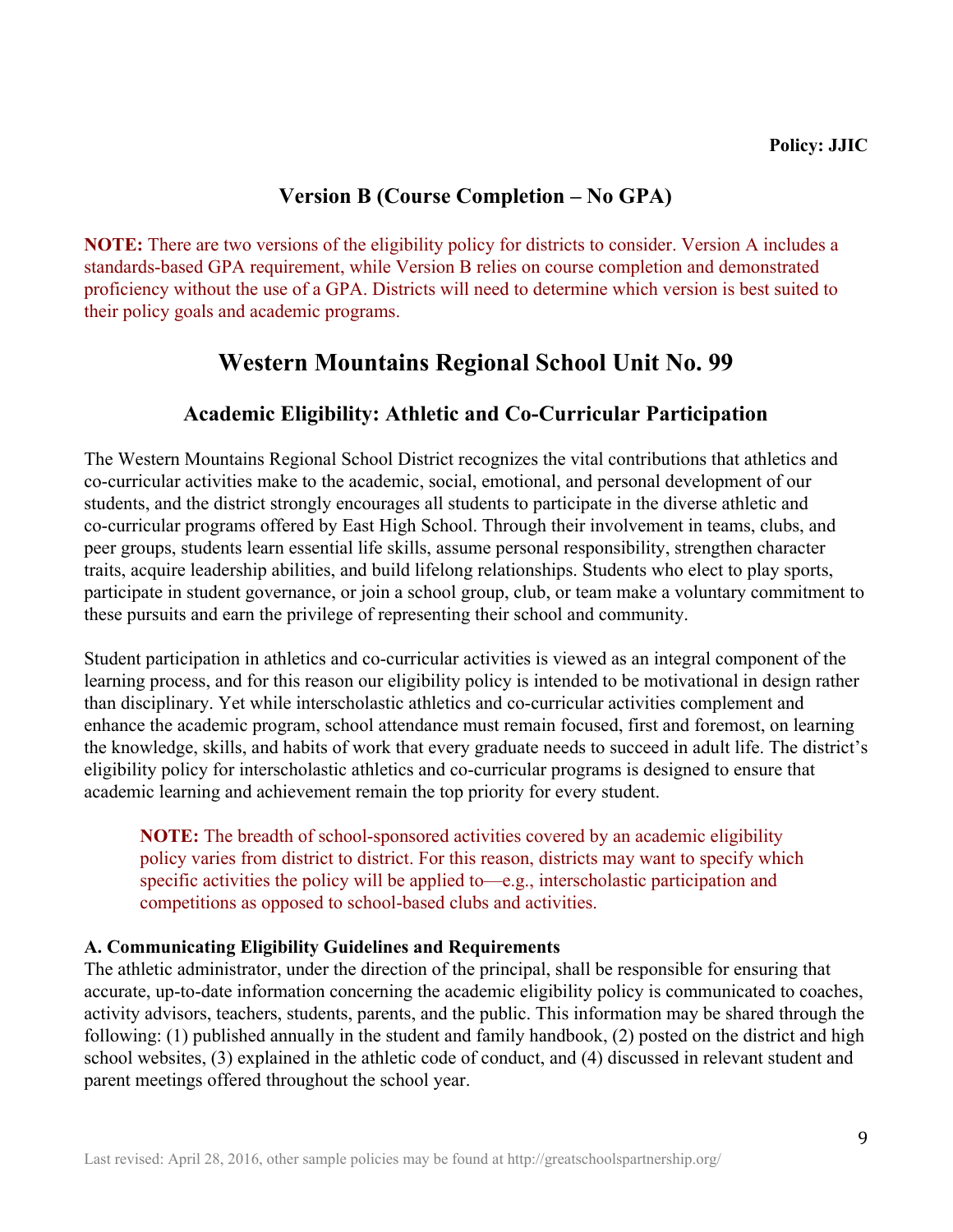As soon as it is practical and feasible, the Board expects the principal and athletic administrator to inform all students and their families of any modifications made to the district's academic eligibility policy, which extends to all applicable changes in relevant state statutes, rules, or regulations.

## **B. Eligibility Guidelines**

The following policy and requirements apply to all interscholastic athletics and co-curricular activities offered, organized, or sanctioned by the district, including:

- 1. Games, competitions, tournaments, scrimmages, performances, debates, and exhibitions;
- 2. Practice sessions, rehearsals, training opportunities, team meetings, club gatherings, or other planning and preparatory activities;
- 3. Tryouts, auditions, interviews, and other selective activities, such as campaigns and elections for student governance; and
- 4. Elected or appointed leadership roles, including team captaincies, student councils, student governance, or other student offices, such as participation on a school board or leadership committee.

By design, this eligibility policy complies with the eligibility policies and requirements for interscholastic athletics maintained by the Maine Principals' Association and all applicable state statutes, rules, and regulations.

To be eligible for participation in interscholastic athletics and co-curricular activities, the student, during the preceding grading period, must have (a) been fully enrolled and is currently enrolled as a full-time student; (b) completed a minimum of five (5) courses and/or school-approved learning experiences—or an equivalent set of courses and learning experiences—leading to graduation; and (c) demonstrated proficiency on the school's academic and habits-of-work standards. Proficiency toward graduation, as defined by state statute, must be demonstrated in the eight content areas and the Guiding Principles of the Maine Learning Results.

**NOTE:** Some district policies require students to complete a lower or higher number of courses or learning experiences than the minimum of five specified above. While a minimum of four courses or learning experiences is recommended in many policies, district leaders should determine minimum course-completion requirements based on the design and instructional goals of the academic program.

Eligibility for fall athletics and co-curricular activities will be based on demonstrated academic performance during the fourth quarter of the previous academic year. In accordance with the Maine Principals' Association policy, incoming ninth-grade students are exempt from fourth-quarter eligibility requirements.

For those students who did not meet eligibility requirements during the preceding grading period, the student must meet at least two (2) of the following criteria in all current courses or learning experiences to be considered academically eligible:

- 1. The student is demonstrating proficiency on a majority of the academic standards.
- 2. The student is demonstrating proficiency on a majority of the habits-of-work standards.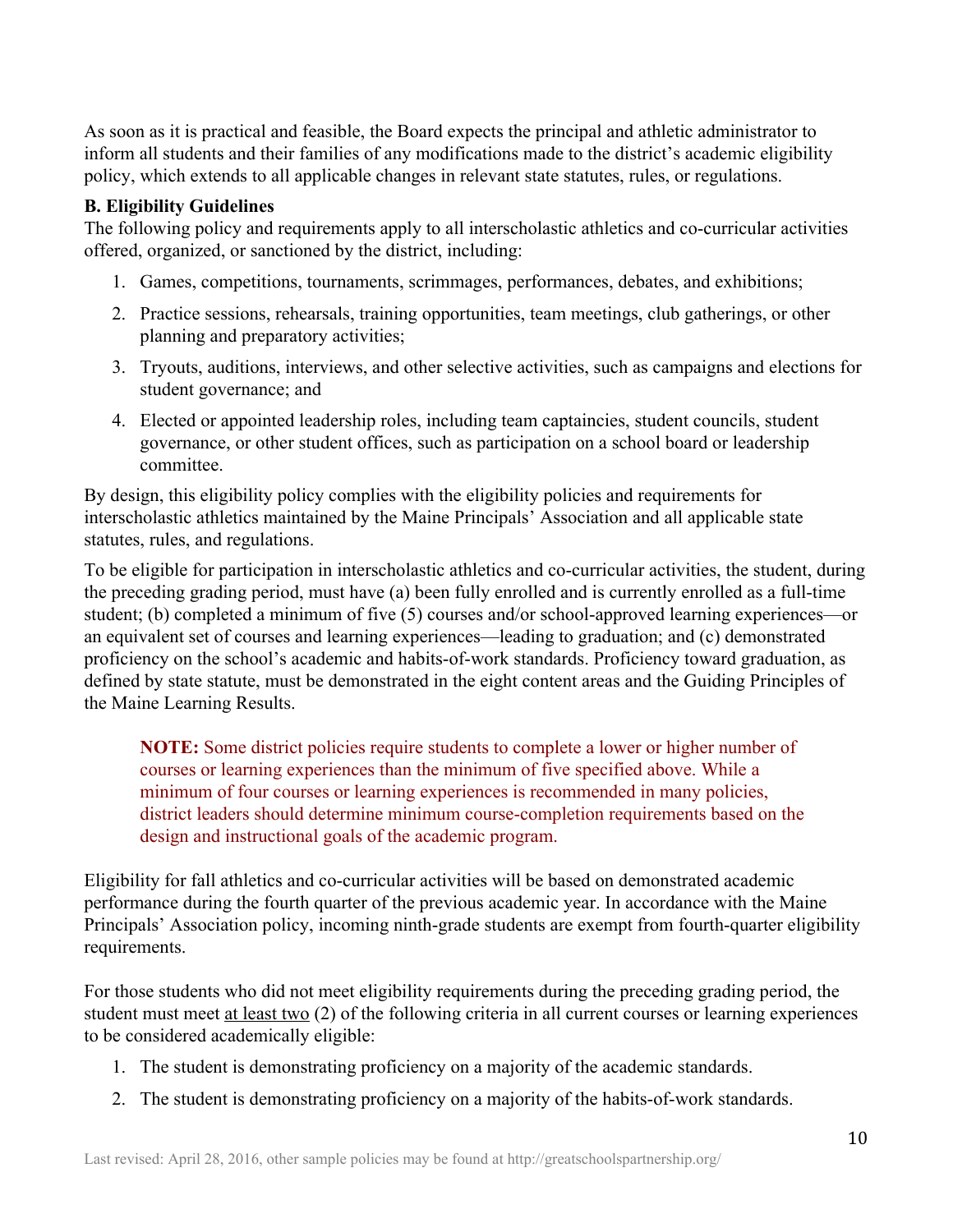**NOTE:** Some districts prefer to base eligibility strictly on academic measures of performance, while others choose to integrate habits-of-work standards into eligibility considerations. Based on local needs, preferences, or instructional goals, districts can modify policies to either integrate or exclude non-academic considerations.

3. The student is participating in an intervention program—which includes all applicable in-school, out-of-school, and vacation intervention programs, including summer school—designed to get the student on track to demonstrating proficiency on all expected standards by the end of a course, learning experience, or grade level.

> **NOTE:** Research indicates that participation in athletics and co-curricular activities not only increases student engagement in school, but also increases the chances that a student will persist and earn a diploma. For this reason, the Great Schools Partnership encourages districts to create policies that use academic eligibility as a motivational incentive rather than a punishment. District leaders will need to determine how strict their eligibility policies will be, and to what degree the policies will either promote or decrease athletic and co-curricular participation.

#### **C. Academic Probation and Intervention Process**

Students who are determined to be ineligible shall be placed on academic probation and offered intervention assistance. The district believes that students on academic probation should be given (1) multiple opportunities to meet academic eligibility requirements in ways that address the student's distinct learning needs and (2) multiple intervention options that allow for an accelerated reinstatement of eligibility if the student is able to demonstrate significant and measurable progress toward proficiency.

All students placed on academic probation will be required to develop—in collaboration with appropriate teachers, advisors, counselors, coaches, and/or parents or guardians—a personalized intervention plan. The intervention plan will be submitted to the athletic administrator and a designated school administrator or intervention coordinator for review and approval when the student is placed on probation.

The ineligible student will be given three weeks to demonstrate progress and satisfy the eligibility criteria described above. During this period, the student will be allowed to participate in practice sessions, team meetings, club gatherings, rehearsals, tryouts, auditions, and other similar activities, but the student will not be allowed to participate in games, competitions, tournaments, scrimmages, performances, debates, and exhibitions during which the student would be officially representing the school. During the initial three-week probationary period, students may attend games or performances, but they are shall not allowed to dress in official school uniforms (with the exception of any safety equipment that may be required).

If the student satisfies the eligibility criteria during the probationary period, the student will be reinstated for full participation in athletics and co-curricular activities at the end of the three-week period.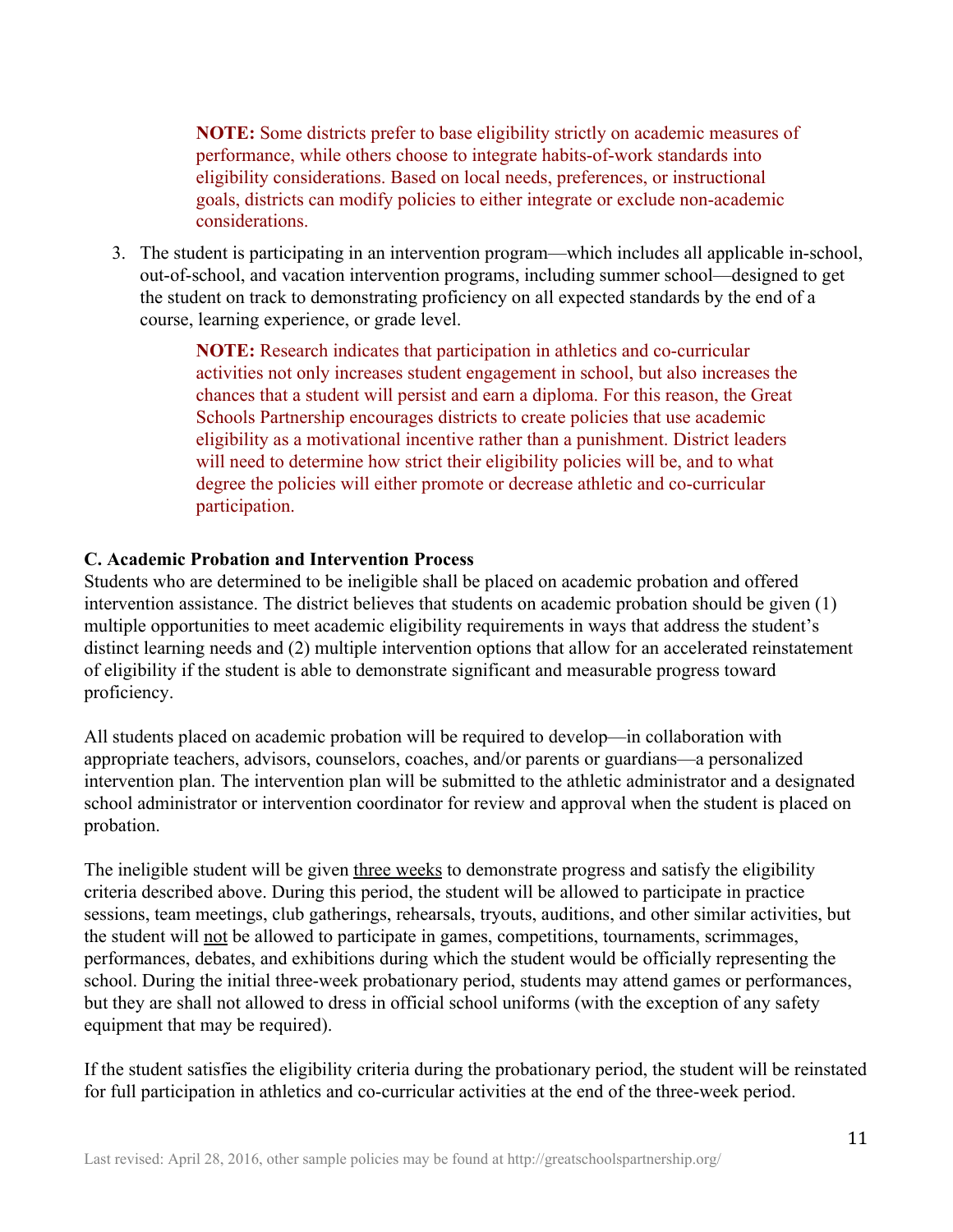If a student continues to be ineligible at the end of the probationary period, the student will continue to follow the designated intervention program. During this extended probationary period, the student will not be allowed to participate in any athletic or co-curricular activities, including any scheduled trips with a school team, club, or group. Academic eligibility status will be evaluated every two weeks by a district or school staff member designated in the intervention plan, who will evaluate academic progress and determine whether eligibility status should be reinstated.

#### **D. Students Requiring Special Services**

For students identified for special services, the student's individualized education program (IEP) will be used to determine academic eligibility. Guidelines for determining eligibility will be implemented by school administrators and subject to review by the superintendent.

#### **E. Transfer Students**

For students who transfer into the district, academic eligibility will be determined by the principal and athletic administrator and will be based on the last reported grades earned during the previous grading period at the student's sending school.

**Legal Reference** None

#### **Cross References**

IKF: Graduation Requirements IKA: Grading and Reporting System

#### **Approved:** 00/00/0000